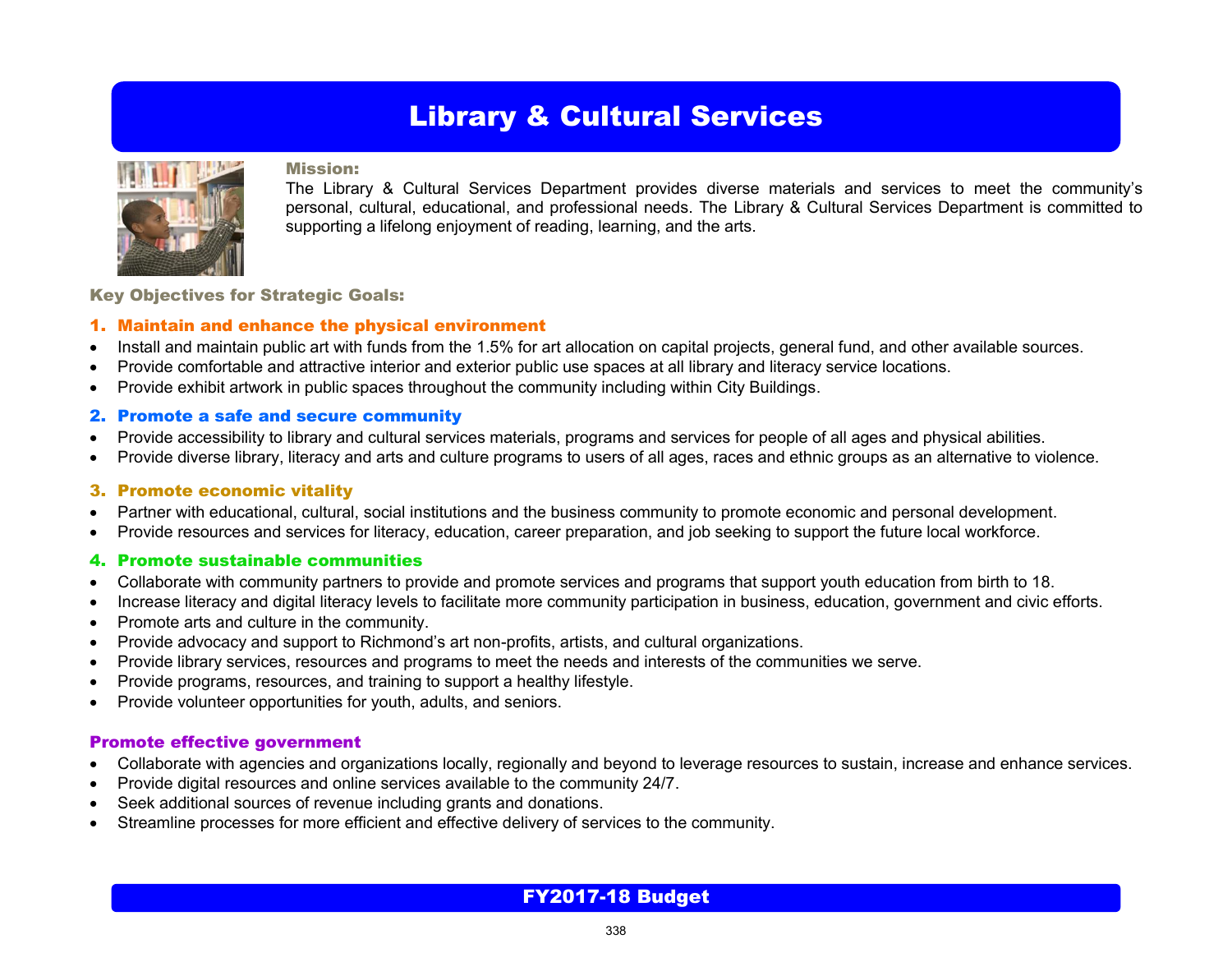# Library & Cultural Services Department

### Richmond Public Library

#### Goal

To encourage and foster information seeking, learning and literacy in a welcoming environment by providing programs, services, and materials that anticipate, meet or exceed the expectations and needs of the community.

#### **Description**

The Richmond Public Library actively supports the love of learning and reading. The library offers a diverse range of materials, programs, and services. The library contains special collections such as the African-American Reference Collection, the Richmond History Collection, and the Spanish Language Collections. Access to library services is increased by the operation of library branches, online resources, outreach programs and the bookmobiles. The library offers free Wi-Fi, desktop computers which include Internet access and productivity and learning software, and maintains the Richmond Public Library website. Community learning is supported by the selection of relevant materials, early childhood programs, homework help for students, summer reading enrichment programs, and a variety of programs to assist adults in their personal and professional growth**.** 

#### 2017-18 Supporting Action

- **2.24.a** Expand the variety, type, and diversity of programming.
- **2.24.b** Increase attendance at all library events/programs.
- **4.24.a** Increase library visits by 10%.
- **4.24.b** Increase "virtual" visits to the library through promotion of online resources.
- **4.24.c** Increase the number of items borrowed by 10%.
- **4.24.d** Increase the number of non-English material borrowed.
- **4.24.e** Provide a library collection that meets the interests and needs of the community.
- **4.24.f** Increase the number of library card holders.
- **4.24.g** Pursue grant fund opportunities and submit for reimbursements in a timely manner.
- **4.24.h** Provide exceptional customer service.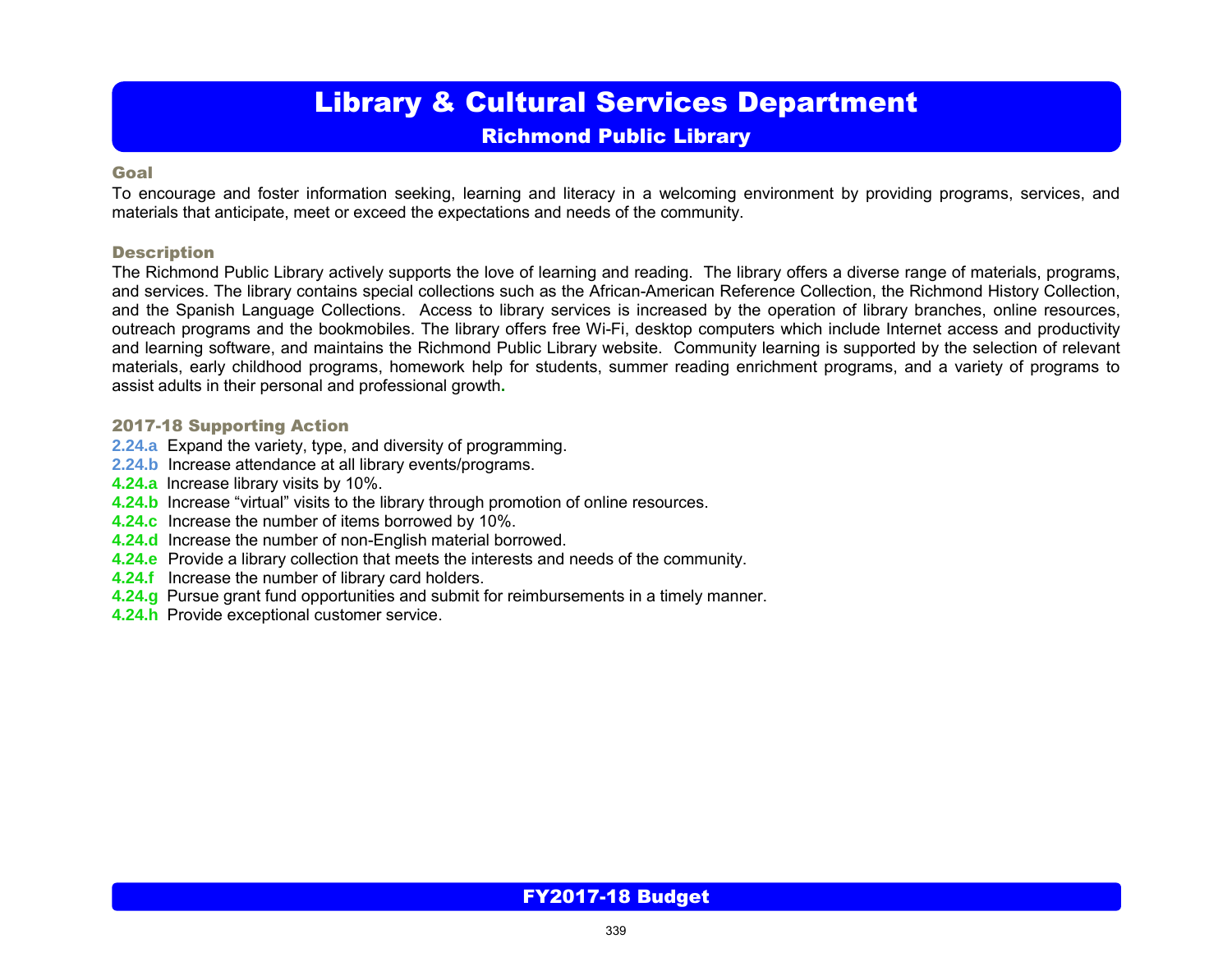# Library & Cultural Services Department

### Richmond Public Library

### Success Indicators

|         |                                                                         | 2017-18                      |
|---------|-------------------------------------------------------------------------|------------------------------|
|         | <b>Output</b>                                                           | Goal                         |
| 2.24.a  | # library-sponsored programs and events offered                         | 409                          |
| 2.24.b  | # of library program participants                                       | 14,000                       |
| 4.24.a  | # of visits                                                             | $\qquad \qquad \blacksquare$ |
|         | # of items circulated                                                   | 200,000                      |
| 4.24.c  | % of audio and video                                                    | 23.5%                        |
|         | % of e-books and e-audio                                                | 3.6%                         |
|         | % of children's books                                                   | 45.6%                        |
| 4.24.d  | % of materials in other languages                                       | 7.5%                         |
| 4.24.e  | # of items added to circulation                                         | 18,280                       |
|         | # of library card holders                                               | 82,988                       |
| 4.24.f  | # Richmond residents (new)                                              | 3,001                        |
|         | # of Non-Richmond residents (new)                                       | 1,045                        |
| 4.24.g. | # of grant applications submitted                                       | 5                            |
| 4.24.h  | # of customers that participated in the library customer service survey |                              |

#### **Effectiveness**

| 4.24.b | % of library card holders accessing digital resources          | 2.14% |
|--------|----------------------------------------------------------------|-------|
| 4.24.e | % of acquisition dollars spent on digital materials            | 7%    |
| 4.24.9 | # of grants awarded                                            |       |
| 4.24.h | % of customers that rate library services as good or excellent | n/a   |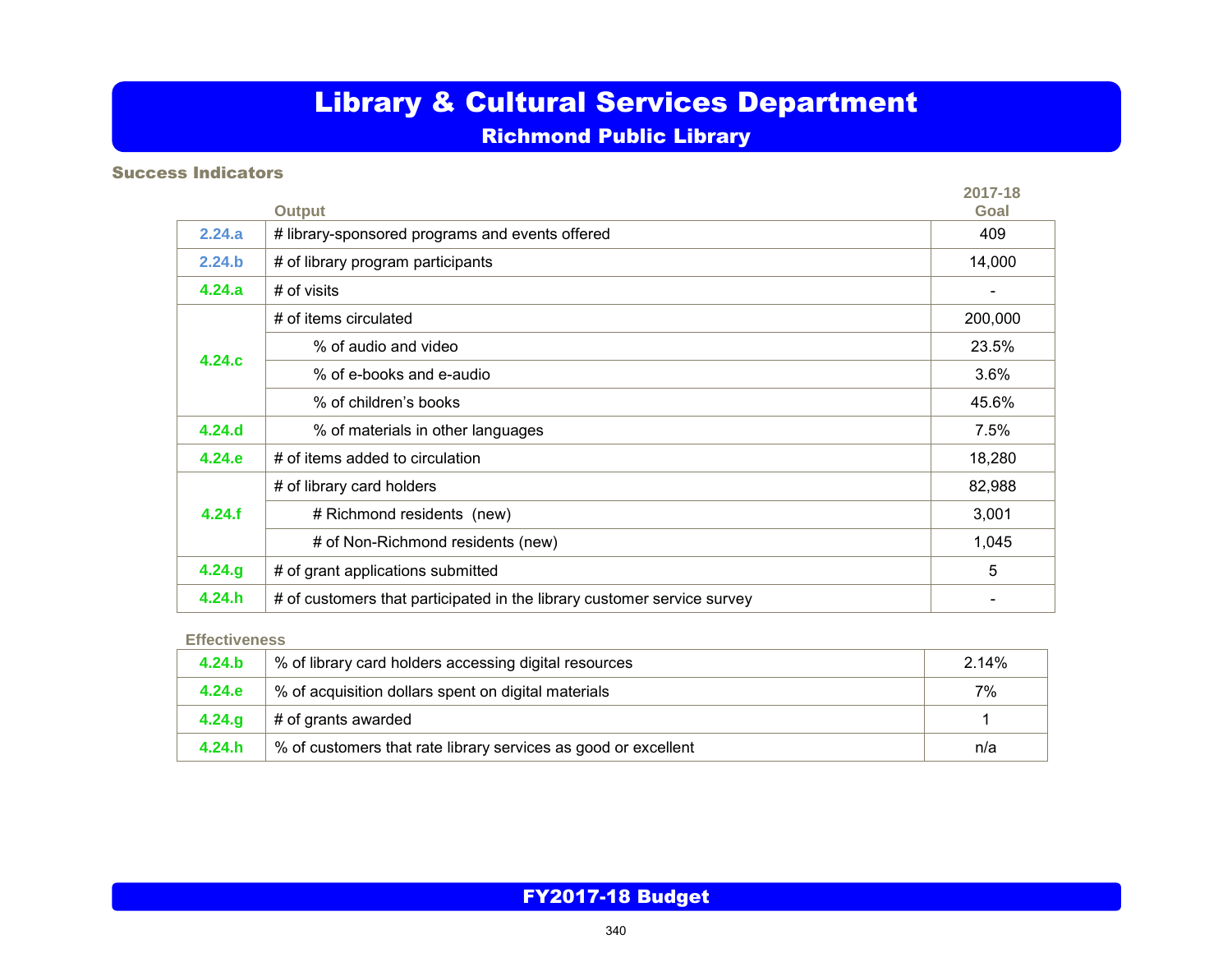- 
- 
- 
- 
- \* Career and College Readiness \* \* \* Richmond History Collection \* \* West Contra Costa County School District Annual Poetry Contest
	-
- \* Adult Literacy \* Adult Reference Services and Programs \* Support for Non-profit Art Organizations
- \* Digital Literacy **\*** Children's Reference Services and Programs \* Support for Local Artists
- \* GED Preparation **\*** Young Adult Reference Services and Programs \* Art Outreach and Education
	-
	-
	- \* Special Community Programs \* Neighborhood Public Art Project Gratns
	- \* Homework Help
	- \* Circulation of Books and Media for All Ages
	- \* Link + Resource Sharing
	- \* E-Resources Including E-Books and Audiobooks
	- \* Discover and Go Museum Pass Program
	- \* Digital Health Literacy

### **LIBRARY & CULTURAL SERVICES PROGRAM ORGANIZATIONAL CHART**

### **Literacy for Every Adult Program (LEAP)**  $\begin{vmatrix} 1 & 1 \\ 1 & 1 \end{vmatrix}$  **Library Library Riversion Control Arts & Culture**

- 
- 
- 
- \* English as a Second Language  $\overline{a}$  \* Bookmobile/Bookvan \* Public Art \* Public Art
-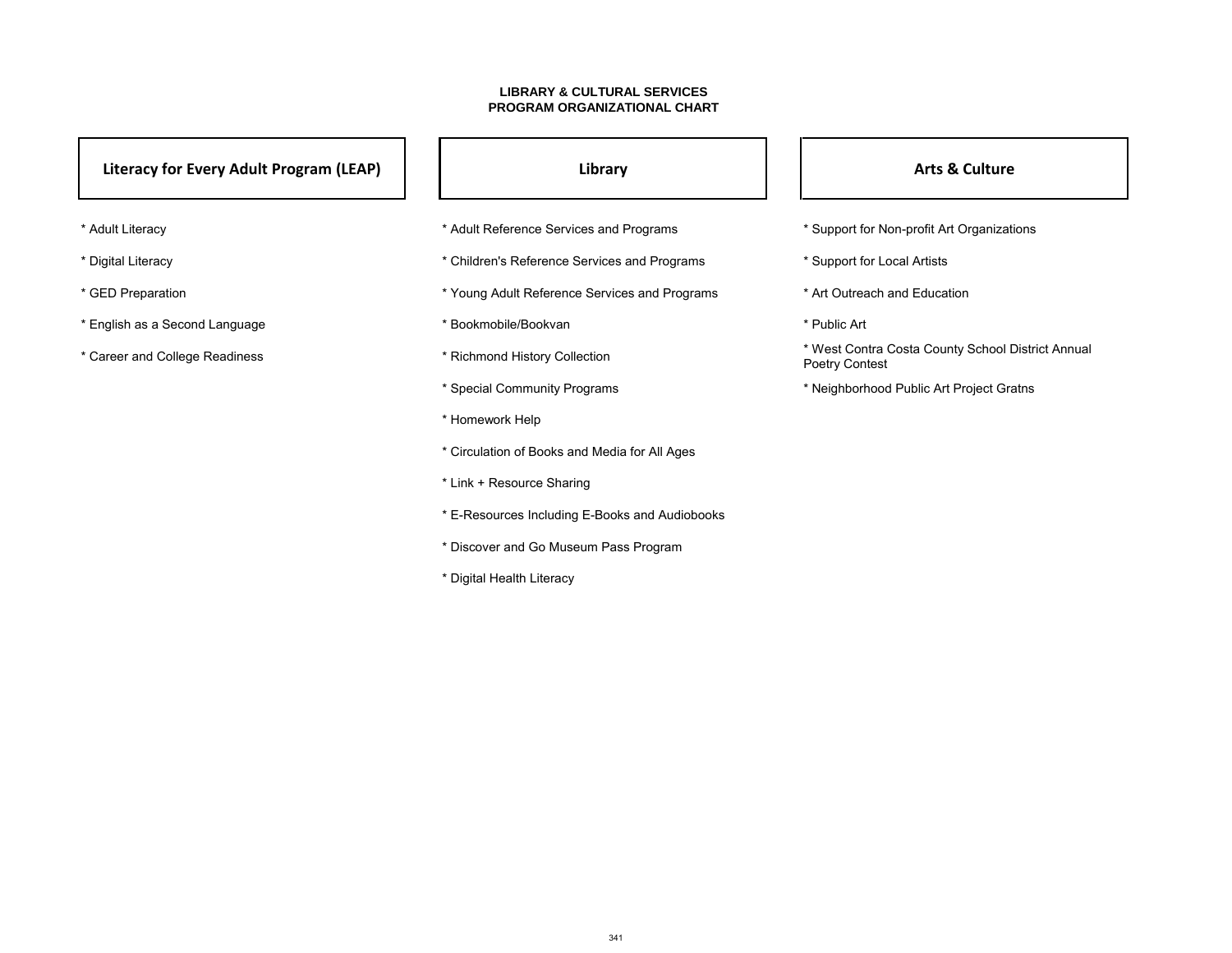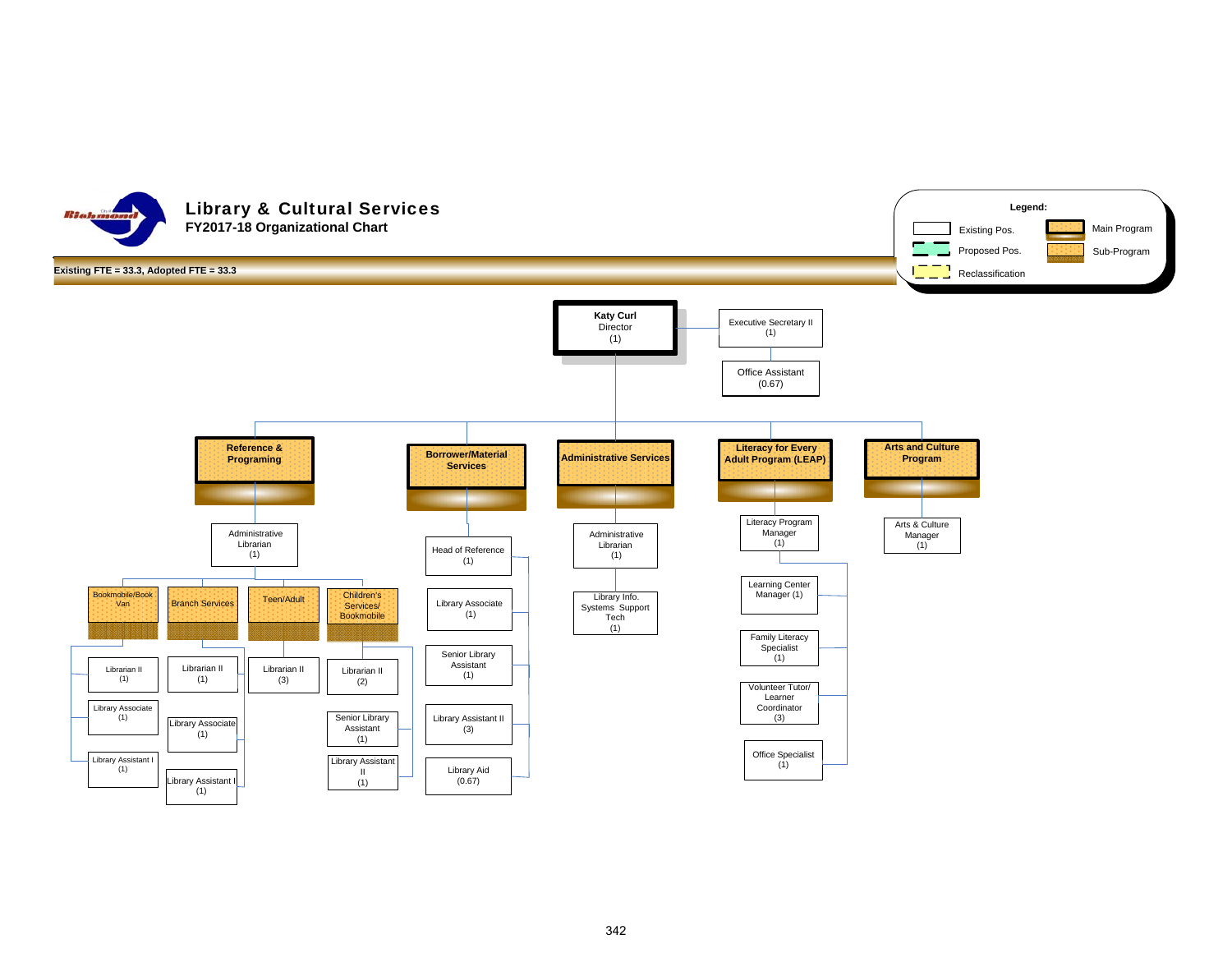# **City of Richmond Multi-Year Comparative Position Listing**

| <b>Department</b>                              | <b>Adopted</b><br>FY2014-2015 | <b>Adopted</b><br>FY2015-2016 | <b>Adopted</b><br>FY 2016-2017 | <b>Mid-Year</b><br>FY 2016-2017 | <b>Adopted</b><br>FY 2017-2018 |
|------------------------------------------------|-------------------------------|-------------------------------|--------------------------------|---------------------------------|--------------------------------|
| <b>LIBRARY &amp; CULTURAL SERVICES</b>         |                               |                               |                                |                                 |                                |
| Administrative Librarian                       | 2.0                           | 2.0                           | 2.0                            | 2.0                             | 2.0                            |
| Arts & Culture Manager                         | 1.0                           | 1.0                           | 1.0                            | 1.0                             | 1.0                            |
| <b>Book Mobile Driver Library Assistant</b>    | 1.0                           |                               |                                |                                 |                                |
| <b>Executive Secretary II</b>                  | 1.0                           | 1.0                           | 1.0                            | 1.0                             | 1.0                            |
| <b>Family Literacy Specialist</b>              | 1.0                           | 1.0                           | 1.0                            | 1.0                             | 1.0                            |
| <b>Head of Reference</b>                       | 2.0                           | 1.0                           | 1.0                            | 1.0                             | 1.0                            |
| <b>Learning Center Manager II</b>              | 1.0                           | 1.0                           | 1.0                            | 1.0                             | 1.0                            |
| Librarian I                                    | 8.0                           | 7.0                           |                                |                                 |                                |
| Librarian II                                   |                               |                               | 7.0                            | 7.0                             | 7.0                            |
| Library & Cultural Services Director           | 1.0                           | 1.0                           | 1.0                            | 1.0                             | 1.0                            |
| Library Aide (group 1)                         | 1.3                           | 1.3                           | 1.3                            | 1.3                             | 0.7                            |
| Library Assistant I                            |                               |                               |                                |                                 | 2.0                            |
| Library Assistant II                           | 8.0                           | 5.0                           | 5.0                            | 5.0                             | 4.0                            |
| Library Associate                              | 3.0                           | 3.0                           | 3.0                            | 3.0                             | 3.0                            |
| Library Information Systems Support Technician | 1.0                           | 1.0                           | 1.0                            | 1.0                             | 1.0                            |
| Literacy Program Manager                       | 1.0                           | 1.0                           | 1.0                            | 1.0                             | 1.0                            |
| <b>Office Assistant II</b>                     | 0.7                           | 0.7                           | 0.7                            | 0.7                             | 0.7                            |
| <b>Office Specialist</b>                       | 1.0                           | 1.0                           | 1.0                            | 1.0                             | 1.0                            |
| Senior Library Assistant                       | 2.0                           | 2.0                           | 2.0                            | 2.0                             | 2.0                            |
| <b>Volunteer Tutor/Learner Coordinator</b>     | 3.0                           | 3.0                           | 3.0                            | 3.0                             | 3.0                            |
| <b>Total Full-Time Equivalents (FTEs)</b>      | 39.0                          | 33.0                          | 33.0                           | 33.0                            | 33.3                           |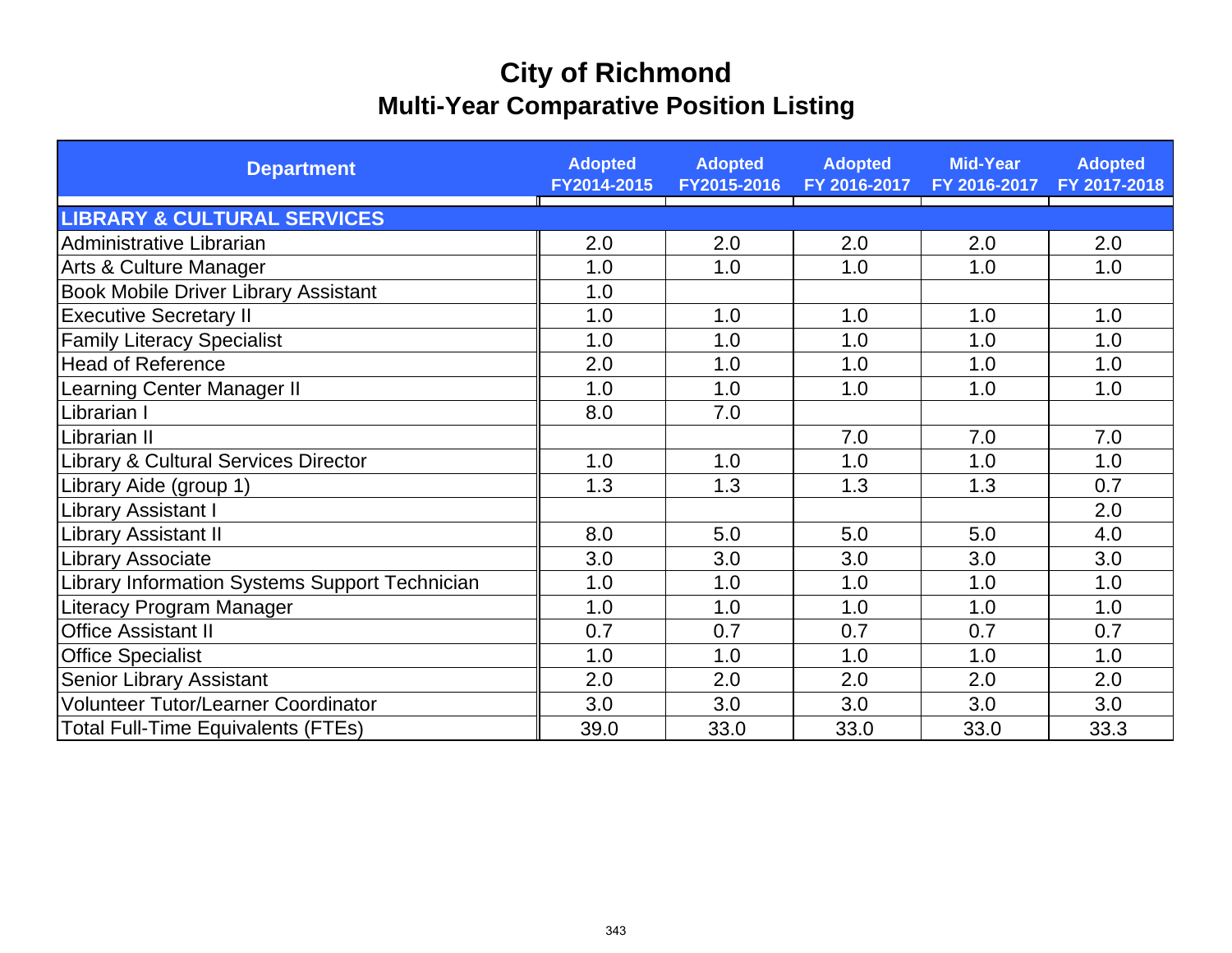# Library & Cultural Services-24

### **Summary**

#### TOTAL BUDGET - HISTORICAL COMPARISON

|                                          | FY2015-16<br><b>Actual</b> | FY2016-17<br>Adjusted | FY2016-17<br><b>Actual</b> | FY2017-18<br>Adopted | \$ Chg From<br>FY16-17 | % Chg From<br>FY16-17 |
|------------------------------------------|----------------------------|-----------------------|----------------------------|----------------------|------------------------|-----------------------|
|                                          |                            |                       | Thru Mar -2017             |                      |                        |                       |
| <b>SOURCES BY FUND</b>                   |                            |                       |                            |                      |                        |                       |
| General Fund-0001                        | 5,113,492                  | 5,143,640             | 3,646,305                  | 5,550,967            | 407,327                | 8%                    |
| Library Fund-1005                        | 420,832                    | 772,366               | 265,661                    | 543,148              | (229, 218)             | $-30%$                |
| ECIA-1017                                | 85,014                     | 202,000               | 148,002                    | 215,000              | 13,000                 | 6%                    |
| Impact Fee - Library-2117                | 48,166                     | 299,245               | 9,890                      | 421,000              | 121,755                | 41%                   |
| <b>TOTAL USES BY FUND</b>                | 5,667,504                  | 6,417,251             | 4,069,858                  | 6,730,115            | 312,864                | 5%                    |
| <b>USES BY TYPE</b>                      |                            |                       |                            |                      |                        |                       |
| Salaries                                 | 2,357,130                  | 2,323,129             | 1,777,937                  | 2,436,655            | 113,526                | $5\%$                 |
| <b>Benefits</b>                          | 1,298,988                  | 1,604,087             | 1,104,009                  | 1,762,848            | 158,761                | 10%                   |
| <b>Professional Services</b>             | 1,060,131                  | 1,375,078             | 618,799                    | 1,410,487            | 35,409                 | 3%                    |
| <b>Other Operating Expenses</b>          | 495,361                    | 508,587               | 312,385                    | 439,921              | (68, 666)              | $-14%$                |
| <b>Utilities</b>                         | 20,745                     | 30,653                | 2,963                      | 25,400               | (5,253)                | $-17%$                |
| <b>Equipment &amp; Contract Services</b> |                            | 2,000                 |                            | 2,000                |                        | 0%                    |
| Provision for Insurance Loss             |                            |                       |                            |                      |                        |                       |
| Cost Pool                                | 362,908                    | 320,275               | 240,208                    | 320,275              |                        | 0%                    |
| Asset/Capital Outlay                     | 60,183                     | 237,040               | 7,925                      | 318,625              | 81,585                 | 34%                   |
| A87 Cost Plan Reimbursement              |                            |                       |                            |                      |                        | $\blacksquare$        |
| <b>Grant Expenditures</b>                | 12,058                     | 16,401                | 5,631                      | 13,904               | (2, 497)               | $-15%$                |
| <b>TOTAL USES BY TYPE</b>                | 5,667,504                  | 6,417,251             | 4,069,858                  | 6,730,115            | 312,864                | 5%                    |
| <b>USES BY ORG CODE</b>                  |                            |                       |                            |                      |                        |                       |
| GF-Administration-01241055               | 3,276,325                  | 3,468,347             | 2,611,281                  | 3,728,582            | 260,235                | 8%                    |
| GF-Ls/Ref Services-01242155              | 216,957                    | 210,125               | 96,724                     | 221,875              | 11,750                 | 6%                    |
| GF-Ls/Access Services-01242255           | 16,539                     | 7,500                 | 194                        | 31,500               | 24,000                 | 320%                  |
| GF-Ls/Children's Services-01242755       | 93,491                     | 81,000                | 45,903                     | 63,250               | (17,750)               | $-22%$                |
| GF-Ls/Circulation-01242855               | 85,285                     | 87,536                | 91,007                     | 100,463              | 12,927                 | 15%                   |
| GF-Ls/Extension Services-01242955        | 47,304                     | 43,200                | 7,352                      | 73,200               | 30,000                 | 69%                   |
| GF-Leap-01243055                         | 686,451                    | 621,430               | 454,375                    | 665,387              | 43,957                 | 7%                    |
| GF-Public Art-01244055                   | 691,140                    | 624,502               | 339,470                    | 666,710              | 42,208                 | 7%                    |
| Library-Administration-10541055          | 8,024                      | 105,500               | 27,339                     | 30,100               | (75, 400)              | $-71%$                |
| Library Leap-10543055                    | 2,604                      | 13,500                | 653                        | 29,475               | 15,975                 | 118%                  |
| Library Public Art-10544055              | 16,805                     | 268,041               | 4,387                      | 250,564              | (17, 477)              | $-7%$                 |
| Library Grants-10545055                  | 393,398                    | 385,325               | 233,280                    | 233,009              | (152, 316)             | $-40%$                |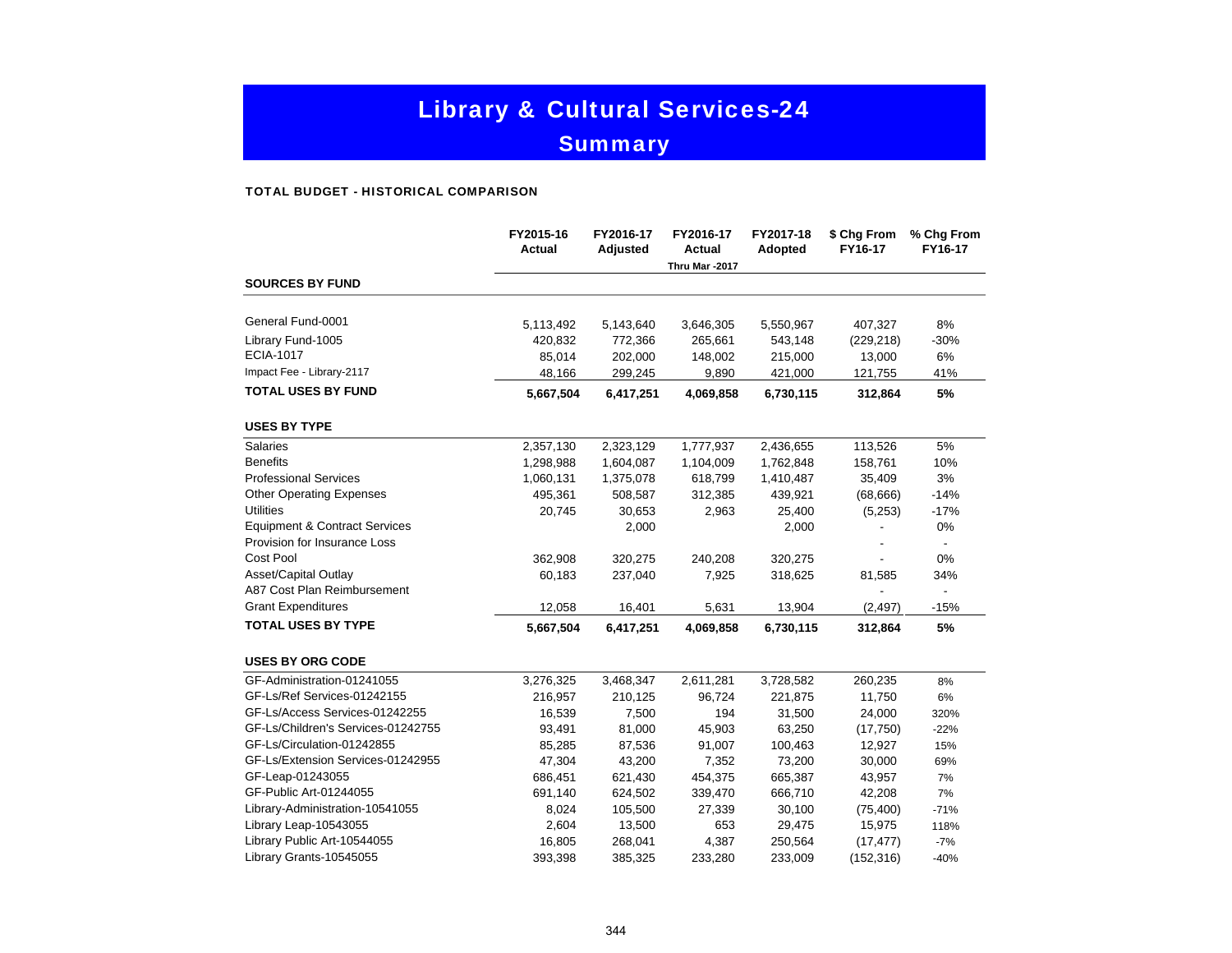# Library & Cultural Services-24

### **Summary**

#### TOTAL BUDGET - HISTORICAL COMPARISON

|                               | FY2015-16<br>Actual | FY2016-17<br><b>Adjusted</b> | FY2016-17<br>Actual | FY2017-18<br><b>Adopted</b> | \$ Cha From<br>FY16-17 | % Chg From<br>FY16-17 |
|-------------------------------|---------------------|------------------------------|---------------------|-----------------------------|------------------------|-----------------------|
|                               |                     |                              | Thru Mar -2017      |                             |                        |                       |
| ECIA-11743055                 | 85.014              | 202.000                      | 148.002             | 215,000                     | 13.000                 | 6%                    |
| Impact Fee-21741055           | 48.166              | 299.245                      | 9.890               | 421.000                     | 121.755                | 41%                   |
| <b>TOTAL USES BY ORG CODE</b> | 5.667.504           | 6.417.251                    | 4.069.858           | 6,730,115                   | 312.864                | 5%                    |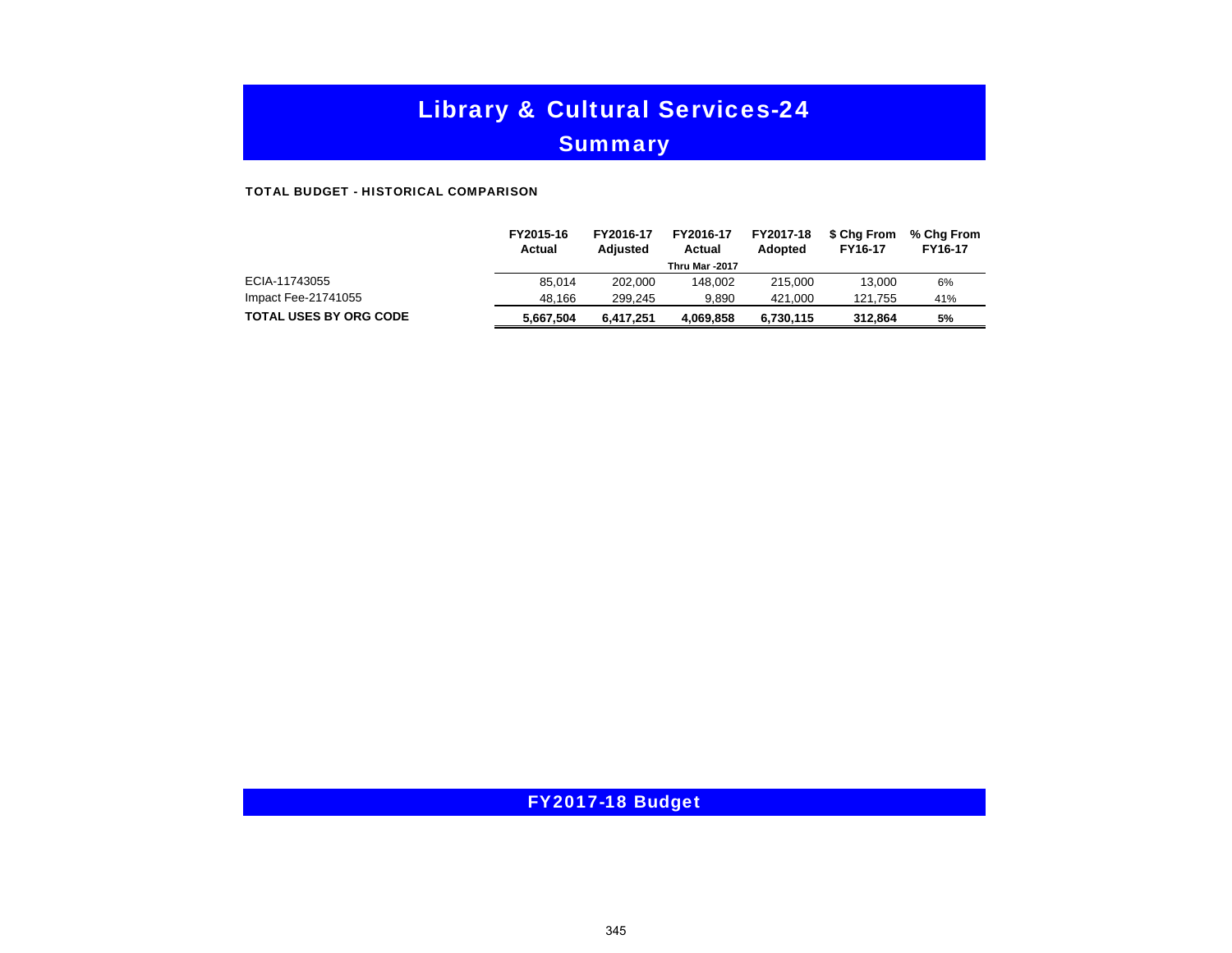## Community Services



#### Mission:

Community Services Department is dedicated to improving the quality of life in Richmond by celebrating the diversity of its residents and building understanding through interactions in its recreation programs, park facilities, and cultural events. The Department is committed to providing the highest quality recreation, parks, programs, and services at good value to our customers.

Key Objectives for Strategic Goals:

### 1. Maintain and enhance the physical environment

- Maintain a "customer friendly" atmosphere in the community centers for people to recreate and socialize.
- Provide attractive, safe and accessible multi-purpose facilities that promote a positive community image and enhance social, physical and educational benefits.

#### 2. Promote a safe and secure community

- Maintain a client/participant attendance tracking system to provide controlled access to facilities.
- Maintain adequate staffing at the community facilities.
- Promote and assist cultural understanding, and celebrate our growing diversity through recreation programs.

#### 3. Promote economic vitality

- Increase facility rental usage by upgrading facilities to attract and retain resident and business interest.
- Provide quality structured programs, activities, and fee-based classes.

#### 4. Promote sustainable communities

- Require all recreation users to recycle at all recreation events, activities, and community and neighborhood centers to promote zero waste.
- Convert/upgrade athletic fields, play areas, and outdoor athletic facilities with use of recycled products.
- Promote Online Program Registration.
- Encourage participation in physical fitness opportunities to support improved health outcomes.

#### 5. Promote effective government

- Expand activities, sports programs, recreation programs, and excursions for youth and adults, including where feasible the implementation of Joint Use Agreements with West Contra Costa Unified School District (WCCUSD) and East Bay Regional Park **District.**
- Maintain and expand outside collaborative partnerships with human service organizations.
- Expand and upgrade Learning Resource Centers at all community centers to provide educational, academic, and life skills information.
- Provide quality Paratransit services for seniors and the disabled population.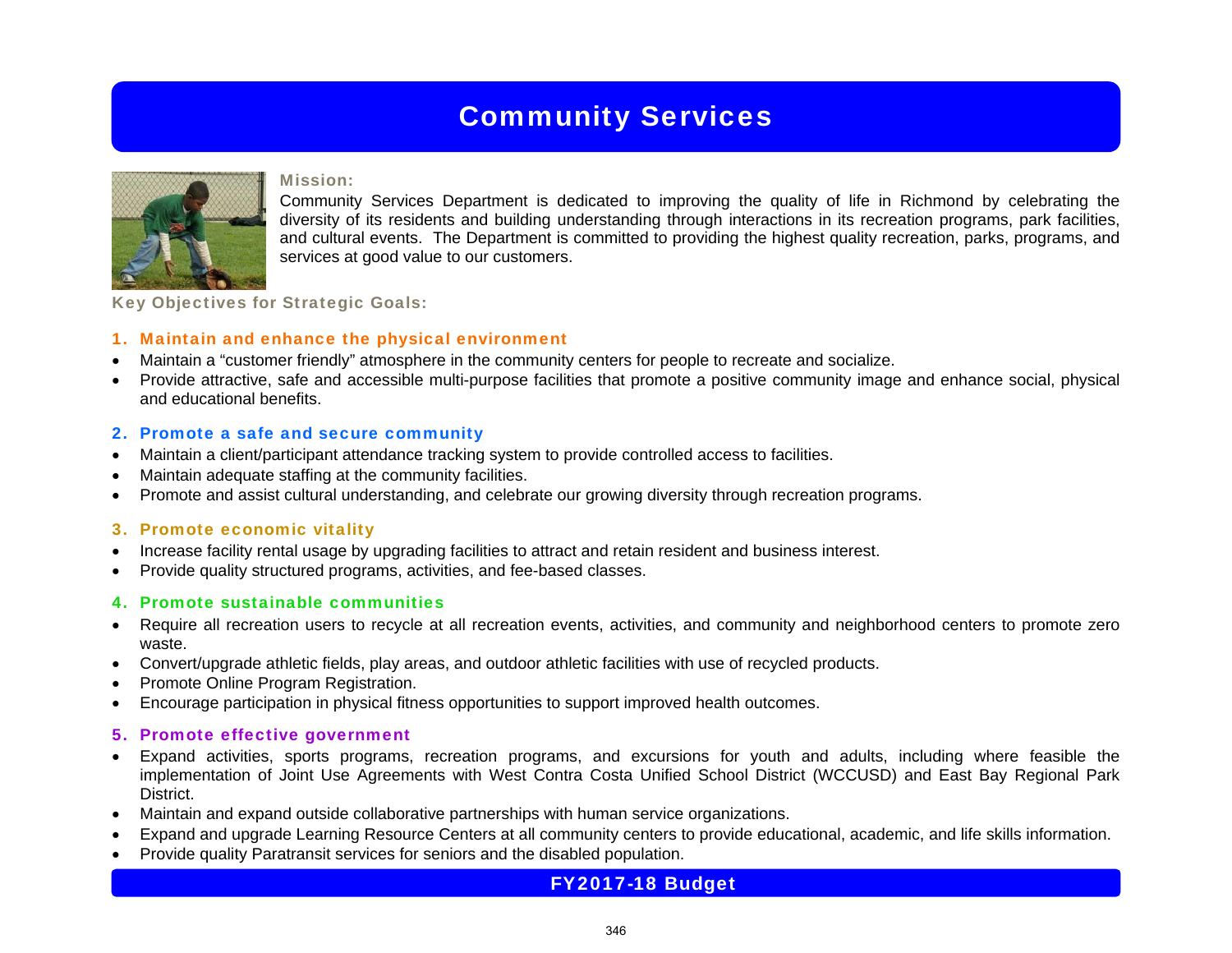### Community Services

#### Goal

To strengthen community image and sense of place through providing excellent recreation programs at the community centers and in the City parks. To enhance the quality of life and build a healthy environment for Richmond residents by offering recreation, parks and arts programs for our diverse community.

#### Description

The Recreation Department enhances the quality of life for all people living, working and playing in the City of Richmond by offering a variety of recreation services. The Department operates 14 community facilities, numerous parks, playgrounds and sports programs to promote community health and to provide creative alternatives for public leisure time.

#### 2017-18 Supporting Actions

- **2.25.a** Track program participation level.
- **2.25.b** Increase collaborative partnerships with community-based groups and non-profit agencies.
- **2.25.c** Maximize facility rental usage.
- **2.25.d** Pursue grant funds.
- **2.25.e** Encourage participation in physical fitness opportunities through community outreach.
- **2.25.f** Increase cost recovery.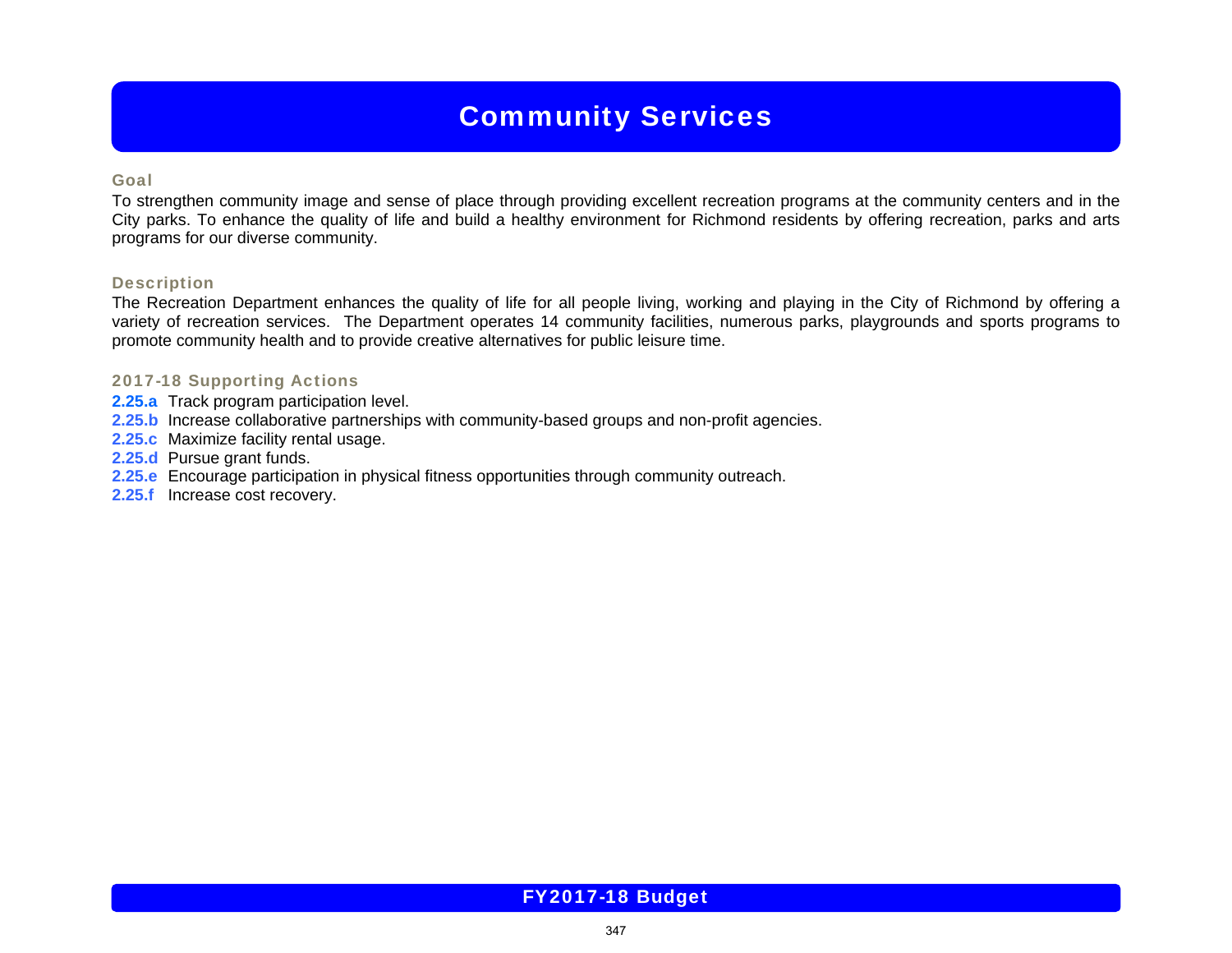# Community Services

### Success Indicators

|        | <b>Output</b>                             | 2017-18<br>Goal |
|--------|-------------------------------------------|-----------------|
| 2.25.a | # of participants attending programs      | 70,000          |
| 2.25.b | # of collaborative partnerships formed    | 10              |
| 2.25.c | # of scheduled facility rental activities | 3,000           |
| 2.25.d | # of grants applied for                   |                 |

#### **Effectiveness**

| 2.25.d $\#$ of new grants awarded                                              |     |
|--------------------------------------------------------------------------------|-----|
| 2.25.e   Program attendance percentage increase in physical fitness activities | 25% |

|        | <b>Efficiency</b>    |      |
|--------|----------------------|------|
| 2.25.f | Cost per participant | \$35 |
|        | , % of cost recovery | 22%  |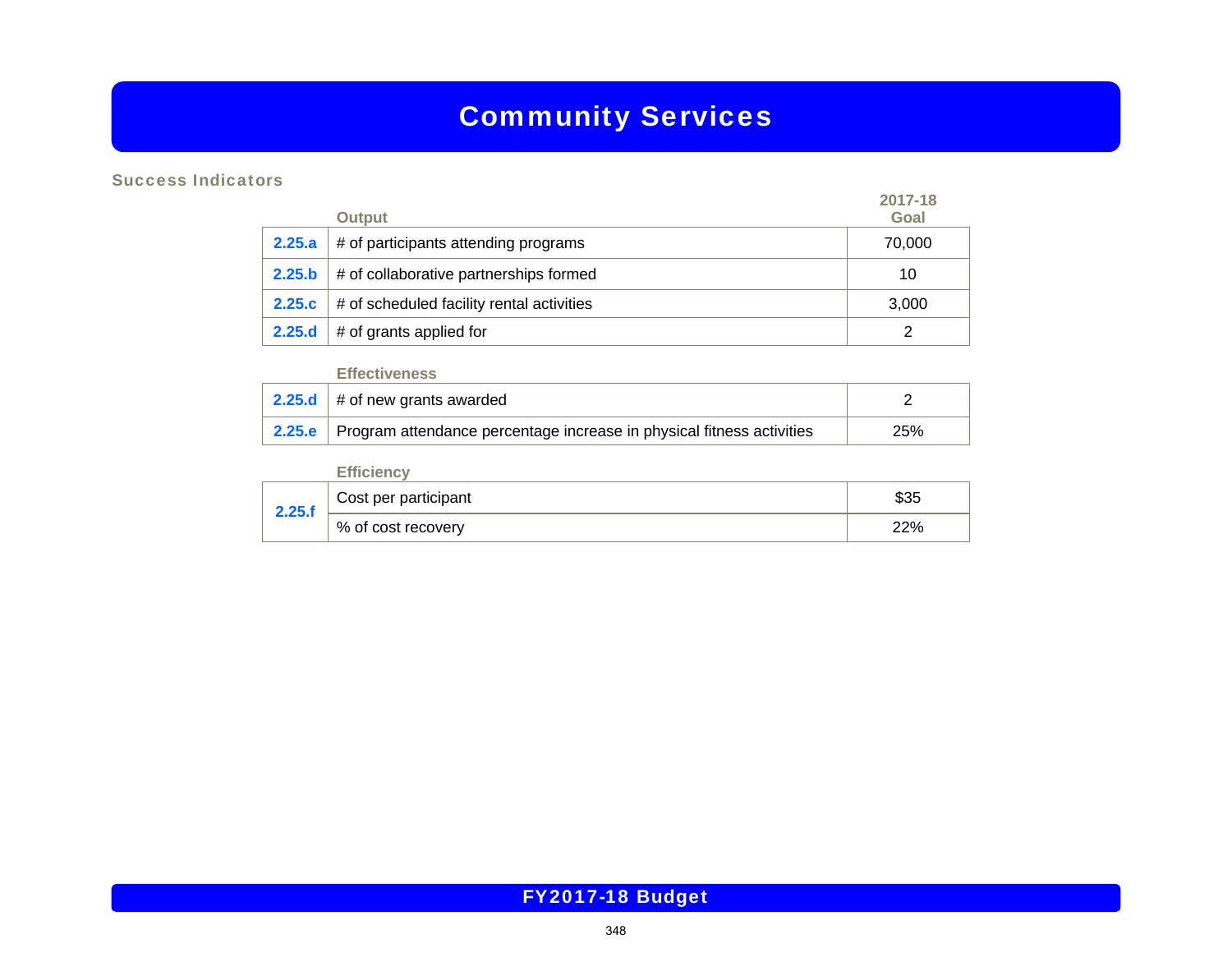# COMMUNITY SERVICES PROGRAM ORGANIZATIONAL CHART

Finance & Budget **Operations** 

- **Budgeting**
- Revenue Reconciliation & Internal Control
- **Financial Reporting**

Recreation Services

- \* Sports Fields
- \* Adult, Youth & Teen Sports
- \* Adult, Youth, & Teen Activities
- \* Aquatics
- \* Instructional Programs
- \* After-School Program
- \* Summer Camp
- \* Special Events
- \* Senior Activities
- \* Recreation Services Special Projects
- \* Recreation Services Program Development
- \* Disabled Services
- \* Contract & MOU Management
- \* Information & Technology
- \* Rental Management
- \* Program Registration
- Revenue Collection
- \* Facility Maintenance Oversight
- **Marketing**
- Partnership Management
- Special Permits
- ActiveNet Management
- Auditorium
- Policy & Procedure Development

 Neighborhood & Volunteer **Services** 

- City-wide Volunteerism
- **Volunteer Initiatives**
- \* Volunteer Recruitment & Management
- Youth Volunteers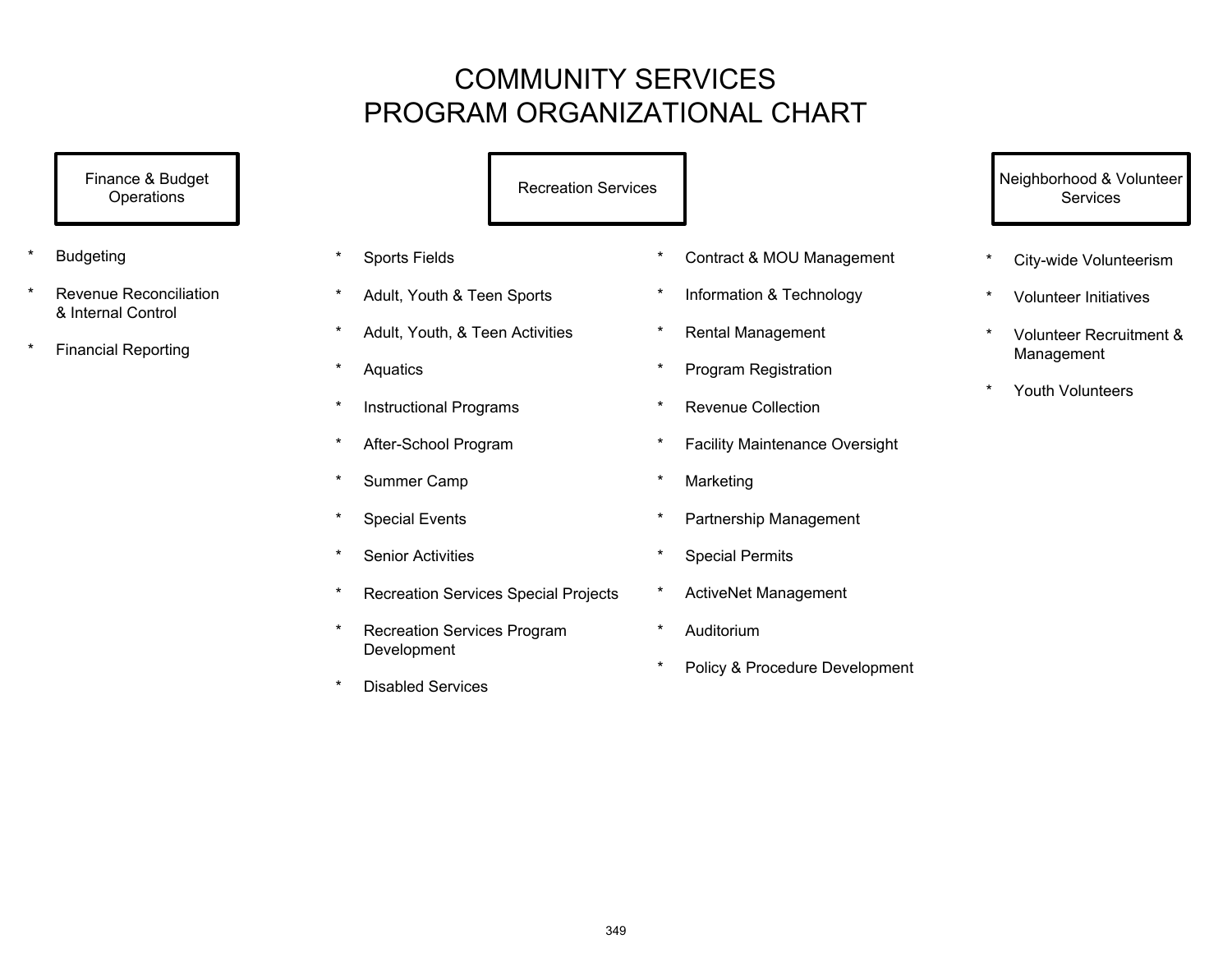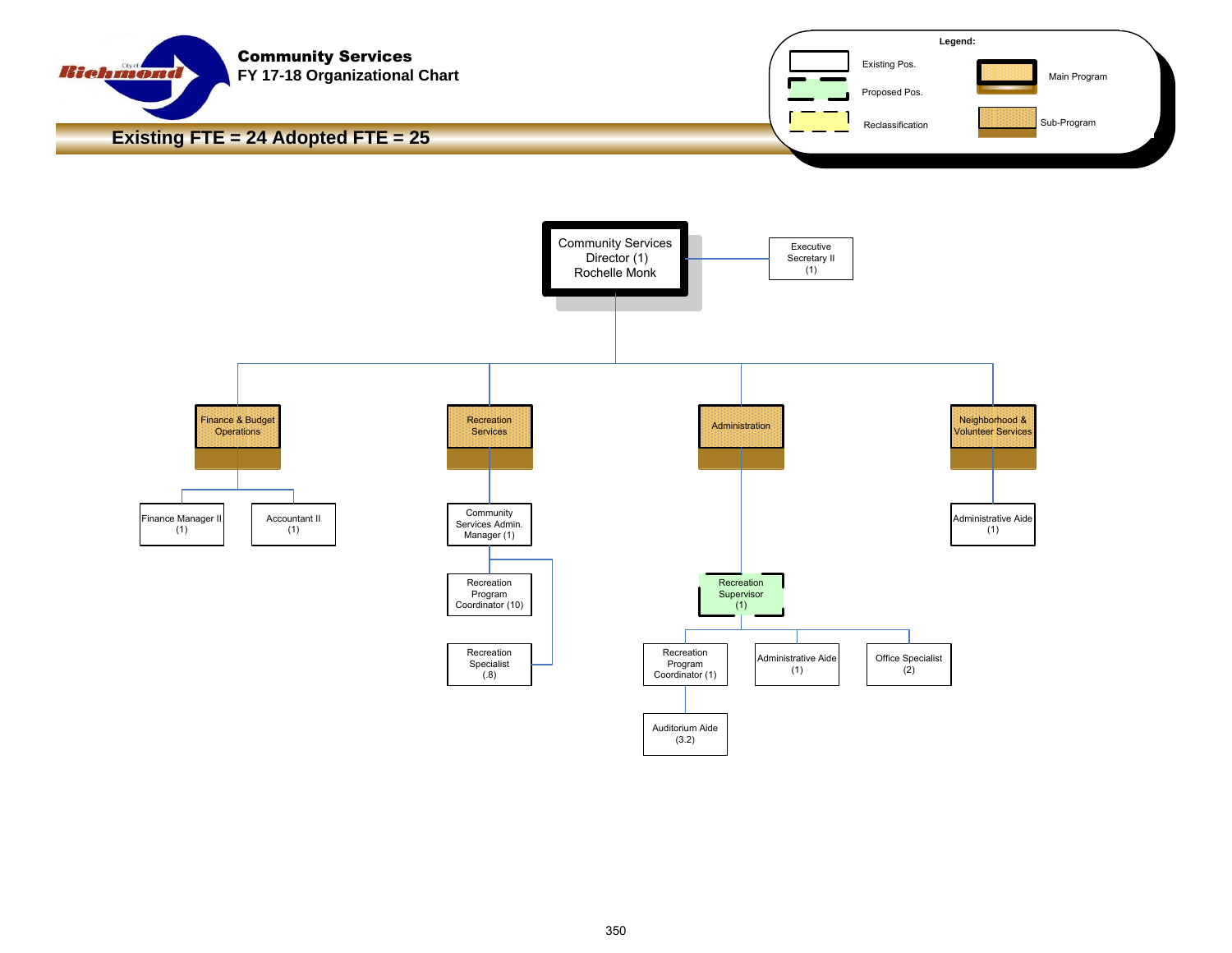# **City of Richmond Multi-Year Comparative Position Listing**

| <b>Department</b>                                | <b>Adopted</b><br>FY2014-2015 | <b>Adopted</b><br>FY2015-2016 | <b>Adopted</b><br>FY 2016-2017 | <b>Mid-Year</b><br>FY 2016-2017 | <b>Adopted</b><br>FY 2017-2018 |
|--------------------------------------------------|-------------------------------|-------------------------------|--------------------------------|---------------------------------|--------------------------------|
| <b>COMMUNITY SERVICES</b>                        |                               |                               |                                |                                 |                                |
| <b>Accountant II</b>                             |                               |                               | 1.0                            | 1.0                             | 1.0                            |
| <b>Administrative Aide</b>                       | 1.0                           | 1.0                           | 1.0                            | 2.0                             | 2.0                            |
| <b>Administrative Trainee</b>                    |                               |                               | 1.0                            |                                 |                                |
| <b>Aquatics Specialist</b>                       | 1.0                           | 1.0                           |                                |                                 |                                |
| Auditorium Aide                                  | 3.2                           | 3.2                           | 3.2                            | 3.2                             | 3.2                            |
| <b>Community Services Director</b>               |                               | 1.0                           | 1.0                            | 1.0                             | 1.0                            |
| <b>Community Services Administrative Manager</b> | 1.0                           | 1.0                           | 1.0                            | 1.0                             | 1.0                            |
| <b>Community Services Program Manager</b>        |                               | 1.0                           |                                |                                 |                                |
| <b>Executive Secretary II</b>                    | 1.0                           | 1.0                           | 1.0                            | 1.0                             | 1.0                            |
| <b>Finance Manager I</b>                         | 1.0                           | 1.0                           | 1.0                            | 1.0                             | 1.0                            |
| <b>Office Assistant II</b>                       | 1.0                           | 1.0                           | 1.0                            | 1.0                             | 1.0                            |
| <b>Office Specialist</b>                         | 2.0                           | 2.0                           | 1.0                            | 1.0                             | 1.0                            |
| <b>Recreation Director</b>                       | 1.0                           |                               |                                |                                 |                                |
| <b>Recreation Program Coordinator</b>            | 11.0                          | 12.0                          | 11.0                           | 11.0                            | 11.0                           |
| <b>Recreation Program Specialist</b>             | 0.8                           | 0.8                           | 0.8                            | 0.8                             | 0.8                            |
| <b>Recreation Supervisor</b>                     | 3.0                           |                               |                                |                                 | 1.0                            |
| Senior Lifeguard                                 |                               |                               | 1.6                            |                                 |                                |
| <b>Total Full-Time Equivalents (FTEs)</b>        | 27.0                          | 26.0                          | 25.6                           | 24.0                            | 25.0                           |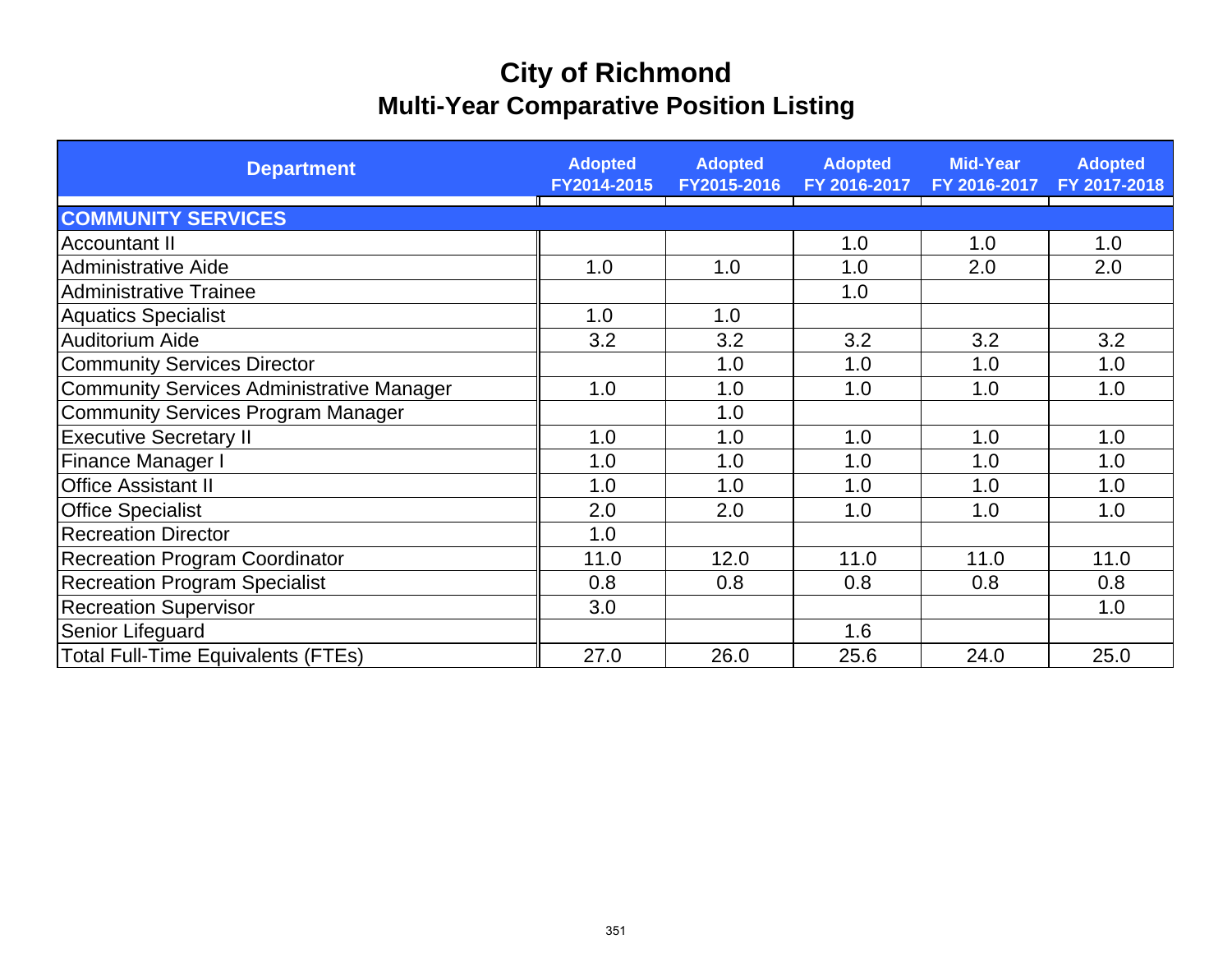# Community Services-25 **Summary**

#### TOTAL BUDGET - HISTORICAL COMPARISON

|                                                   | FY2015-16<br><b>Actual</b> | FY2016-17<br>Adjusted | FY2016-17<br><b>Actual</b><br>Thru Mar -2017 | FY2017-18<br>Adopted | \$ Chg From<br>FY16-17 | % Chg From<br>FY16-17 |
|---------------------------------------------------|----------------------------|-----------------------|----------------------------------------------|----------------------|------------------------|-----------------------|
| <b>SOURCES BY FUND</b>                            |                            |                       |                                              |                      |                        |                       |
| General Fund-0001                                 | 4,853,316                  | 4,811,404             | 3,533,132                                    | 5,472,388            | 660,984                | 14%                   |
| Outside Funded Svcs-Grants-1006                   | 111                        | 24,000                |                                              | 24,000               |                        | 0%                    |
| Impact Fee-Aquatic-2115                           | 150,000                    |                       |                                              | 315,000              | 315,000                | $\blacksquare$        |
| <b>TOTAL SOURCES BY FUND</b>                      | 5,003,428                  | 4,835,404             | 3,533,132                                    | 5,811,388            | 975,984                | 20%                   |
| <b>USES BY TYPE</b>                               |                            |                       |                                              |                      |                        |                       |
| <b>Salaries</b>                                   | 2,484,051                  | 2,460,941             | 1,856,532                                    | 2,699,329            | 238,388                | 10%                   |
| <b>Benefits</b>                                   | 1,171,116                  | 1,259,787             | 1,027,414                                    | 1,632,600            | 372,813                | 30%                   |
| <b>Professional Services</b>                      | 465,027                    | 426,281               | 210,366                                      | 438,868              | 12,587                 | 3%                    |
| <b>Other Operating Expenses</b>                   | 71,345                     | 123,649               | 18,116                                       | 135,564              | 11,915                 | 10%                   |
| <b>Utilities</b>                                  | 10,048                     | 11,040                | 7,775                                        | 12,218               | 1,178                  | 11%                   |
| <b>Equipment &amp; Contract Services</b>          |                            |                       |                                              | 30,000               | 30,000                 |                       |
| Provision for Insurance Loss                      |                            |                       |                                              |                      |                        |                       |
| Cost Pool                                         | 567,854                    | 520,004               | 390,002                                      | 520,004              |                        | 0%                    |
| Asset/Capital Outlay                              | 233,987                    | 21,724                | 10,948                                       | 342,805              | 321,081                | 1478%                 |
| A87 Cost Plan Reimbursement                       |                            |                       |                                              |                      |                        |                       |
| <b>Grant Expenditures</b>                         |                            | 11,979                | 11,979                                       |                      | (11, 979)              | $-100%$               |
| <b>TOTAL USES BY TYPE</b>                         | 5,003,428                  | 4,835,404             | 3,533,132                                    | 5,811,388            | 975,984                | 20%                   |
| <b>USES BY ORG CODE</b>                           |                            |                       |                                              |                      |                        |                       |
| GF-Recreation Services-Cities of Service-01250051 |                            | 211,686               | 105,505                                      | 201,984              | (9,702)                | $-5%$                 |
| GF-Recreation Admin Division-01251051             | 2,016,700                  | 1,881,375             | 1,365,208                                    | 2,092,342            | 210,967                | 11%                   |
| CM&NB-Booker T Center-01253251                    | 248,749                    | 157,767               | 143,255                                      | 230,557              | 72,790                 | 46%                   |
| CM&NB-Nevin Center-01253451                       | 197,298                    | 177,330               | 130,977                                      | 225,677              | 48,347                 | 27%                   |
| CM&NB-Shields Reid-01253551                       | 234,307                    | 184,576               | 171,053                                      | 264,388              | 79,812                 | 43%                   |
| CM&NB-Point Richmond-01253651                     | 171                        | 1,100                 | 6,226                                        |                      | (1,100)                | $-100%$               |
| CM&NB-Recreation Complex-01253751                 | 438,913                    | 343,676               | 278,048                                      | 361,822              | 18,146                 | 5%                    |
| CM&NB-Parchester Center-01253851                  | 189,447                    | 201,744               | 125,494                                      | 215,822              | 14,078                 | 7%                    |
| CM&NB-May Valley Center-01253951                  | 158,178                    | 206,850               | 167,477                                      | 254,224              | 47,374                 | 23%                   |